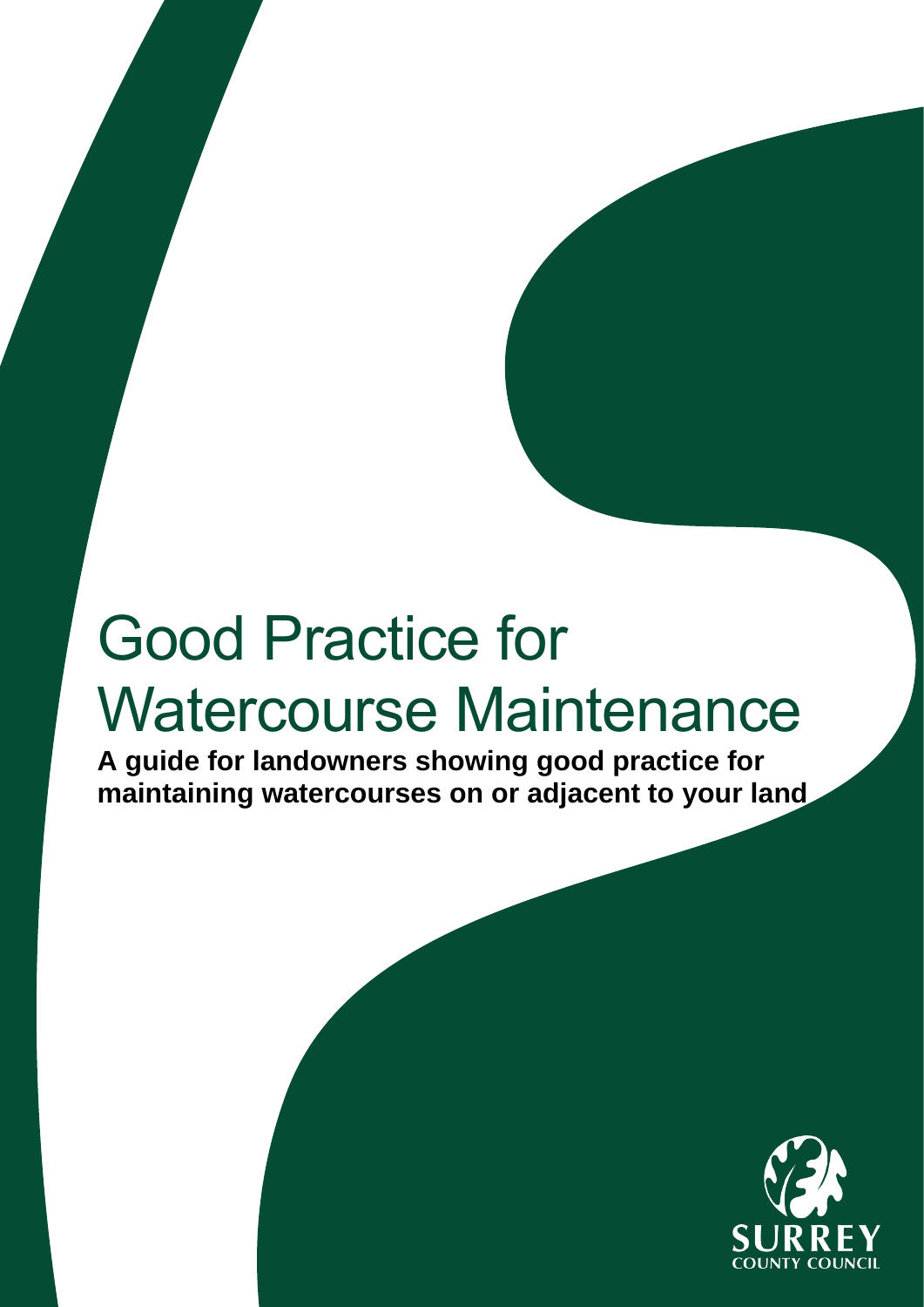# **Who is this guide for?**

This guidance is an introduction to maintaining your watercourse and is aimed at landowners and their agents. You are known as a 'Riparian Owner' if you have a watercourse, ditch, stream river or culvert running alongside or within your property boundary.



*Figure 1-Image of a watercourse located behind next to a fence line.*

## **What does this guidance cover?**

- The importance of well-maintained watercourses
- Recognising if you have a watercourse on your land
- Basic Steps in maintaining your watercourse:
- **Open ditches**
- Piped or culverted watercourses
- Staying safe
- Looking after wildlife:
- Protected species
- Invasive species
- Timing and frequency of maintenance
- The right tools for the job
- Staying legal: Permissions and Consents
- Where can you get more help and advice

#### **Why am I responsible for watercourse maintenance?**

As a riparian owner, you have responsibilities in relation to the watercourse flowing through or adjacent to your property. These are set out in law in the Public Health Act 1936, the Land Drainage Acts of 1991 & 1994, the Water Resources Act 1991 and some local Land Drainage Bylaws.

#### **The Importance of Well-Maintained Watercourses**

Keeping your watercourse well maintained benefits the community as a whole. If an area experiences constant flooding, this becomes a nuisance to the community, can restrict access to property, makes everyday living difficult and results in considerable expense and inconvenience for those that have been flooded. Ongoing flooding events highlight the importance of watercourse maintenance in keeping our drainage systems working properly.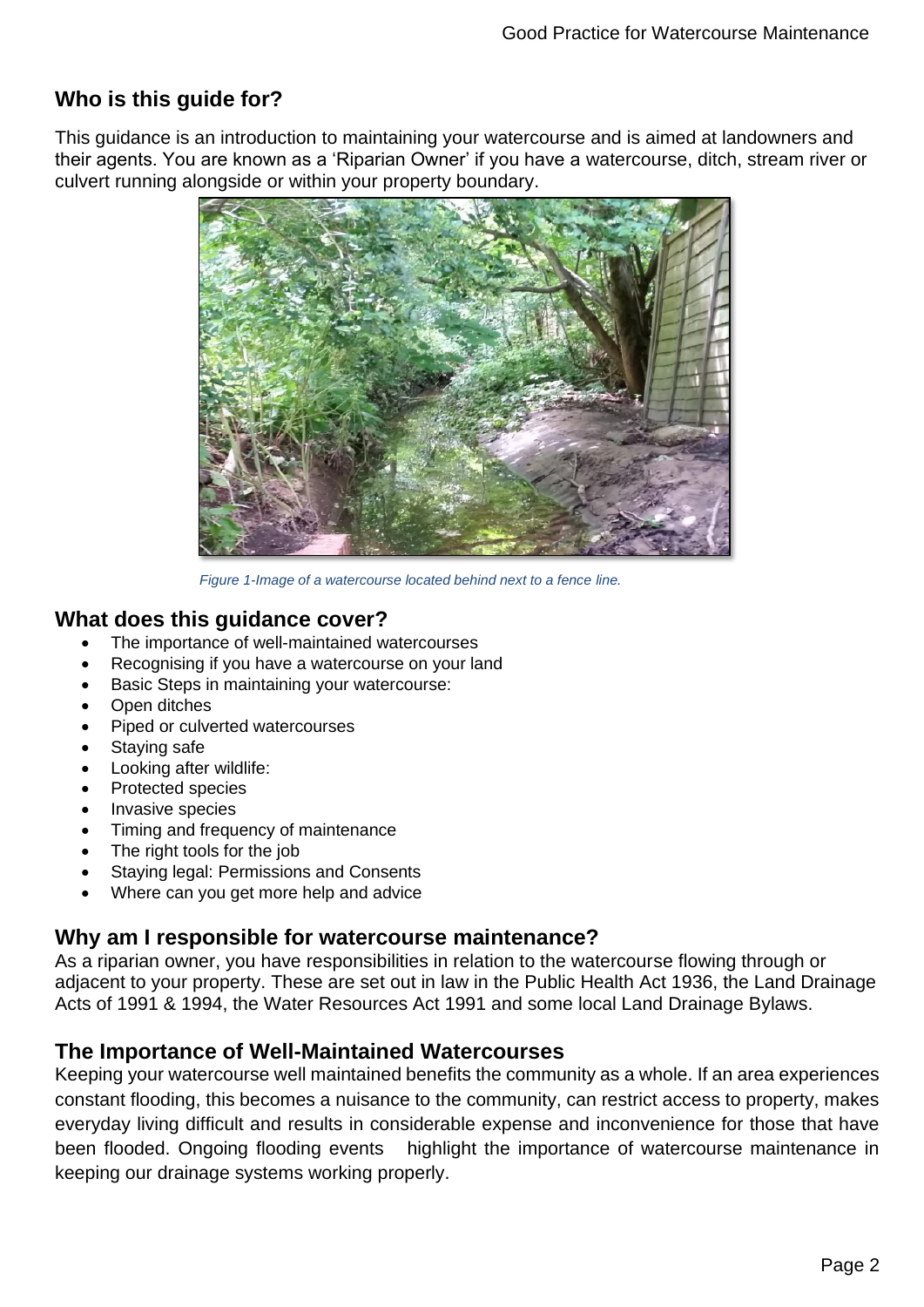The information below provides some helpful 'best practice' to guide you in carrying out maintenance along your watercourse. The simple measures in this guidance, such as working from one bank and not using heavy machinery in the channel (when possible), will help you maintain your watercourses in a way that protects the environment and reduces the risks of flooding.

# **For flood risk**

Watercourses such as ditches and culverts are designed to drain surface water away, before the water levels increase to an extent that puts property, roads, land and infrastructure at risk of flooding. If ditches and culverts are maintained to a good standard, any flooding is likely to only affect areas in the floodplain. Not all watercourses transport water, as some act purely for storage, but maintenance of the capacity of these storage features is important, as they prevent water flooding elsewhere.

The cost of maintaining a watercourse is minor compared to the costs that can arise from flood damage, not to mention the distress and inconvenience caused if your property is flooded.

If a flood has occurred as a direct result of a landowner not carrying out their riparian responsibilities to properly maintain their watercourses, that landowner could be liable for compensating any damage that occurs.

## **For wildlife**

If a watercourse is carefully maintained, it can create an excellent habitat for wildlife. In certain areas, watercourses are home to the Water Vole, a nationally protected species. Careful planning, such as trimming alternate banks of the watercourse each year to remove obstructive vegetation allows landowners to help fulfil their riparian responsibilities, whilst enhancing the environment. This approach allows wildlife to migrate to opposite sides of the watercourse each year, rather than be forced to leave the watercourse totally. The removal of silt and debris from the watercourse bed is also very important and again can enhance the environment, as well as ensure the free flow of water.

#### **Recognising if you have a watercourse on your land**

If you own land or property with a river, stream, ditch or culvert next to or within it you are a 'riparian landowner' and this guide is for you. This may be obvious if you are the:



*Figure 2-Image of a watercourse with steep banks.*

#### **Landowner for both banks of a watercourse:**

If you own the land on both sides of a watercourse you are fully responsible for the maintenance of that watercourse. **Landowner on one bank of a watercourse (or nearest to the bank):**

If you are the closest landowner to the top bank of a watercourse, you are usually responsible for the maintenance of it, to the central line of the watercourse (even if it does not fall within your property boundary as set out by your Title Deeds).

#### **Landowner on one side of the bank with Highway on opposite bank:**

In most cases across Surrey, roadside ditches are the responsibility of the landowner on either side of the ditch, as described above - not Surrey County Council or the Highway Agency who maintain the highways.

However some watercourses may be underground and not be immediately obvious. Culverted watercourses are watercourses

that have been piped, usually under highways, driveways or housing developments. They are generally connected to an open watercourse at some point but may have no visible signs above the ground at all. You are still responsible for the piped watercourse which passes through your land if you are the: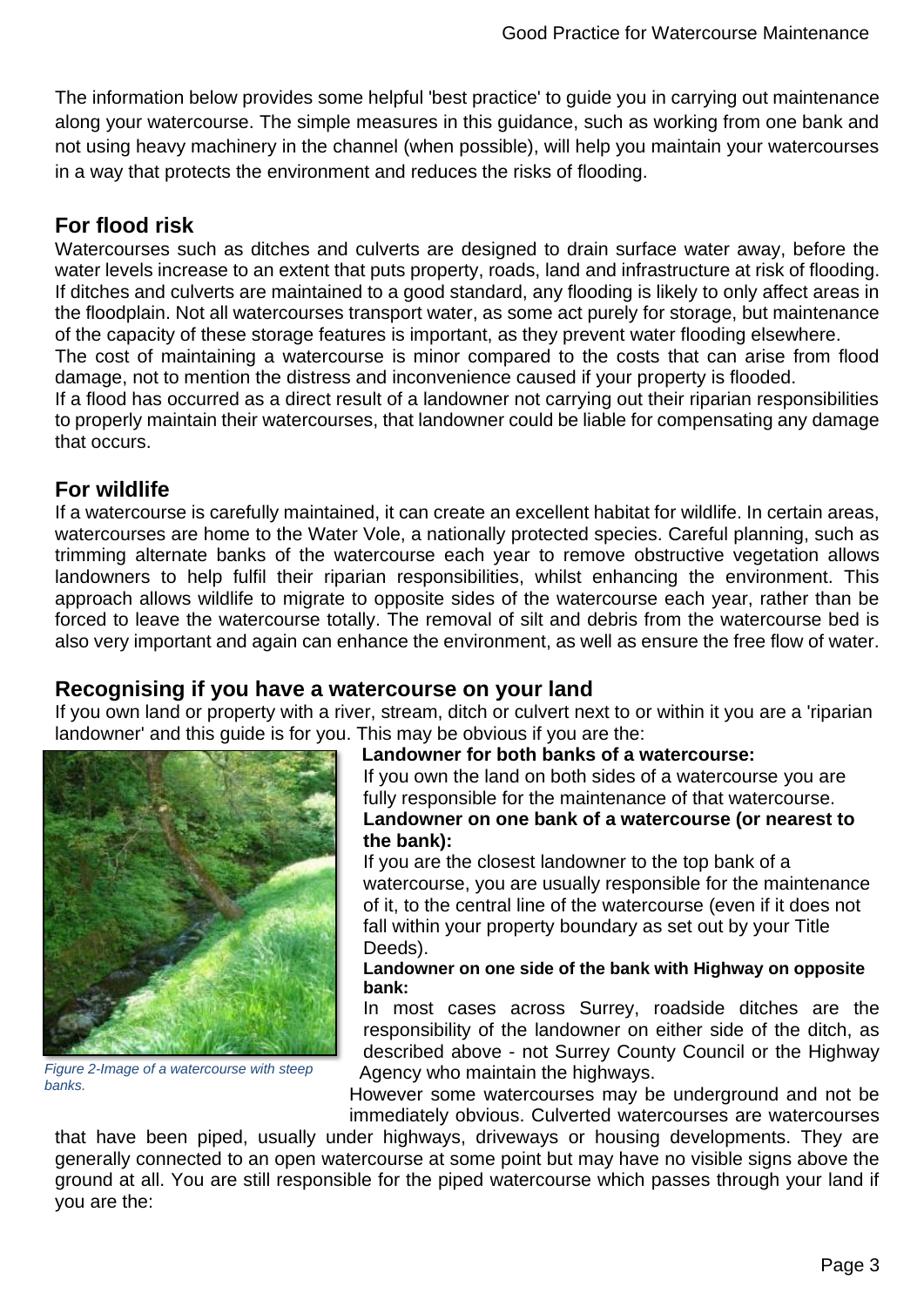#### **Landowner of the land through which the culvert runs:**

If you own the land on both sides of a culverted watercourse you are fully responsible for the maintenance of that section of the watercourse in your land.

#### **Landowner of the land next to where the culvert runs:**

Many culverted watercourses follow the line of the old open ditch and may run along the boundary of properties. In that case you are jointly responsible with your neighbour for the maintenance of that section of the piped or culverted watercourse next to your land.

The **Riparian Ownership: Frequently Asked Questions** document (available from Surrey County Council) includes some drawings of example riparian watercourses. Historic Maps may show the location of old watercourses and in some cases the watercourses may be shown on the Title Deeds for your land.

Alternatively see the "*Where can you get more help and advice"* section for contacts who may be able to help with identifying watercourse on your land.

## **Basic steps in maintaining your watercourse**

The principles of keeping a watercourse well maintained are very simple and the basic responsibility is to ensure "the proper flow of water" by preventing any obstructions. You should also ensure that it doesn't attract vermin or cause a health hazard.

## **FOR OPEN DITCHES, STREAMS AND RIVERS**

Keep growth of vegetation (trees, weeds, reeds, grass etc) under control

- When trimming vegetation it is important to consider any impact on biodiversity. Mowing of banks around ditches should be minimised during the animal spawning season of March to mid-July.
- Some trees may have tree protection orders (TPOs) on them so if in doubt check with your local planning authority.
- It is recommended to cut only up to just above the water level on one side of the watercourse, leaving the fringe of the bank uncut, thereby maintaining some habitat as well as enabling a free flow of water in the ditch.



*Figure 3-A ditch in need of maintenance which includes removing vegetation, silt and other debris*

• Cuttings from any clearance work should be removed from the channel to avoid it causing blockages downstream. Putting removed material too close to the top of the bank can lead to it falling back in during times of flooding

It's worth noting that you don't always have to remove all vegetation to allow water to flow. In fact keeping some vegetation can be beneficial for wildlife and to prevent erosion. Large tree roots and dense vegetation are the main problems.

#### **Keep watercourses free of debris (e.g. litter, grass cuttings, and fallen trees and branches)**

- Remove any physical obstructions such as large rocks, rubble, fallen trees and branches and other waste materials (litter, grass cuttings etc) so that water can flow freely.
- All non-organic waste should be completely removed off site and disposed of in an appropriate manner.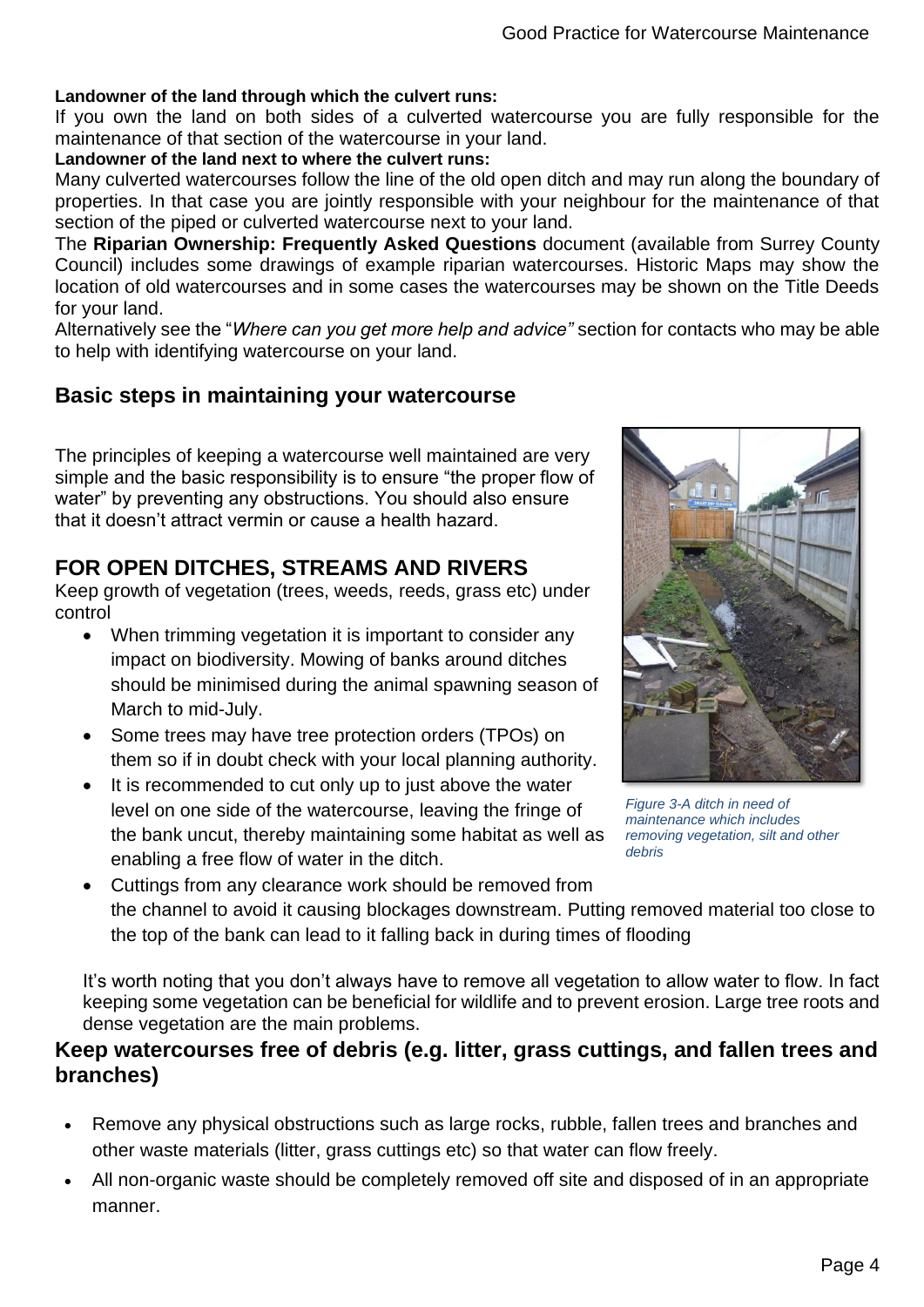- Any green waste resulting from the maintenance of ditches can be left a safe distance from the bank for a few days to allow any organisms to move back into the watercourse, after which the green waste should be removed so it doesn't wash back into the watercourse.
- Ensure that any disturbed debris does not end up flowing downstream and causing problems for other landowners.
- Do not store anything alongside the watercourse which may interfere with maintenance, affect the stability of the bank or get washed into the channel.

## **Remove excess silt**

Silt naturally builds up in watercourses as vegetation dies back each year. It can quickly reduce the capacity of a watercourse or block pipes into or out of the watercourse.



*Figure 4-A ditch where silt has built up over the opening of a pipe inlet*

- Silt should be removed along the length of the ditch to ensure it flows properly in the right direction.
- If there are any pipes into or out of the ditch you should remove silt to the same level or below the bottom of the pipe(s).
- Where possible, try to maintain the original slope and cross section of the ditch when de-silting. If the slope of the ditch is altered it can change the flow pattern, cause erosion or increase flood risk either upstream or downstream.
- As long as the silt is non-hazardous you can put it on the bank of the watercourse. Depositing silt on top of the banks of the watercourse allows for any organisms to move back into the ditch. However;
	- $\circ$  It is essential that this material does not then block any other ditches or nearby roads, or stop water draining into the ditch if it would normally do so (eg from higher ground into the ditch)
	- $\circ$  The silt must be deposited as close as possible to where it was dredged from either: on the bank of the waters from where it was taken or on land directly next to the watercourse
	- If you think that the material may be hazardous  $-$  for instance if it contains oils or other waste – please see guidance online for [methods of disposal](https://www.gov.uk/waste-exemptions-disposing-of-waste) or contact the Environment Agency for advice.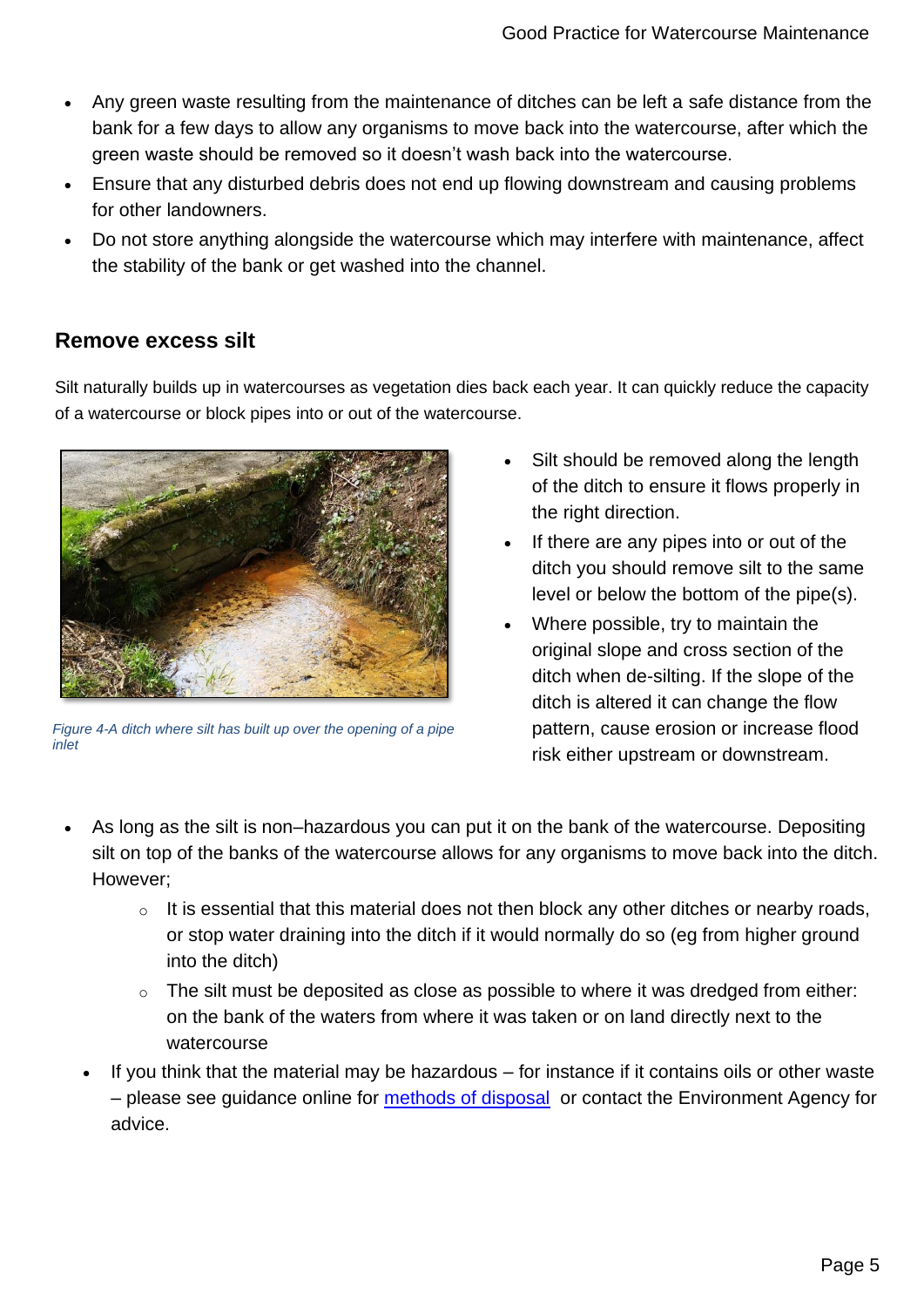## **FOR PIPED OR CULVERTED WATERCOURSES**

Piped or 'culverted' watercourses are prone to blockage or collapse and will degrade over time. Where they naturally silt up they can be difficult to access and clean. Cleaning the inside of a culvert is likely to cost more than carrying out maintenance of an open watercourse, due to the specialist equipment required to access it.

• Blockages within the pipe or at the pipe entrance can cause flooding problems. These blockages can be reduced by regular inspection and the removal of debris.



*Figure 5-A damaged culvert requiring repair*

• Either you or a qualified drainage company should carry out regular inspections and clear any blockages or silt build up as soon as they occur. There are many drainage companies that can inspect and clear culverts.



*Figure 6-A trashscreen with a build-up of leaf litter and other debris causing an obstruction to the flow of water*

• Culvert entrances and exits often have protective grilles to prevent debris entering the pipe and causing blockages. These should be inspected and cleared regularly, especially during the winter or periods of heavy rainfall when debris can accumulate very quickly.

The design of screens must be agreed with the Lead Local Flood Authority or the Environment Agency and permission given prior to installation, as poorly designed screens can cause an obstruction themselves.

• Health and Safety must be your top priority when carrying

out culvert maintenance, and you should never enter any large culvert without seeking advice.

# **Staying Safe**

When undertaking works within or adjacent to a watercourse, landowners must assess their works to ensure that they can be undertaken without putting themselves or others at any kind of risk. Due to the range of risks posed by both open and culverted watercourses, landowners should assess this on a case-by-case basis.

In particular you should consider the risks posed by working:

- in deep silt or mud
- on slippery banks near water
- in/near deep or fast flowing water
- near roads
- with plant or machinery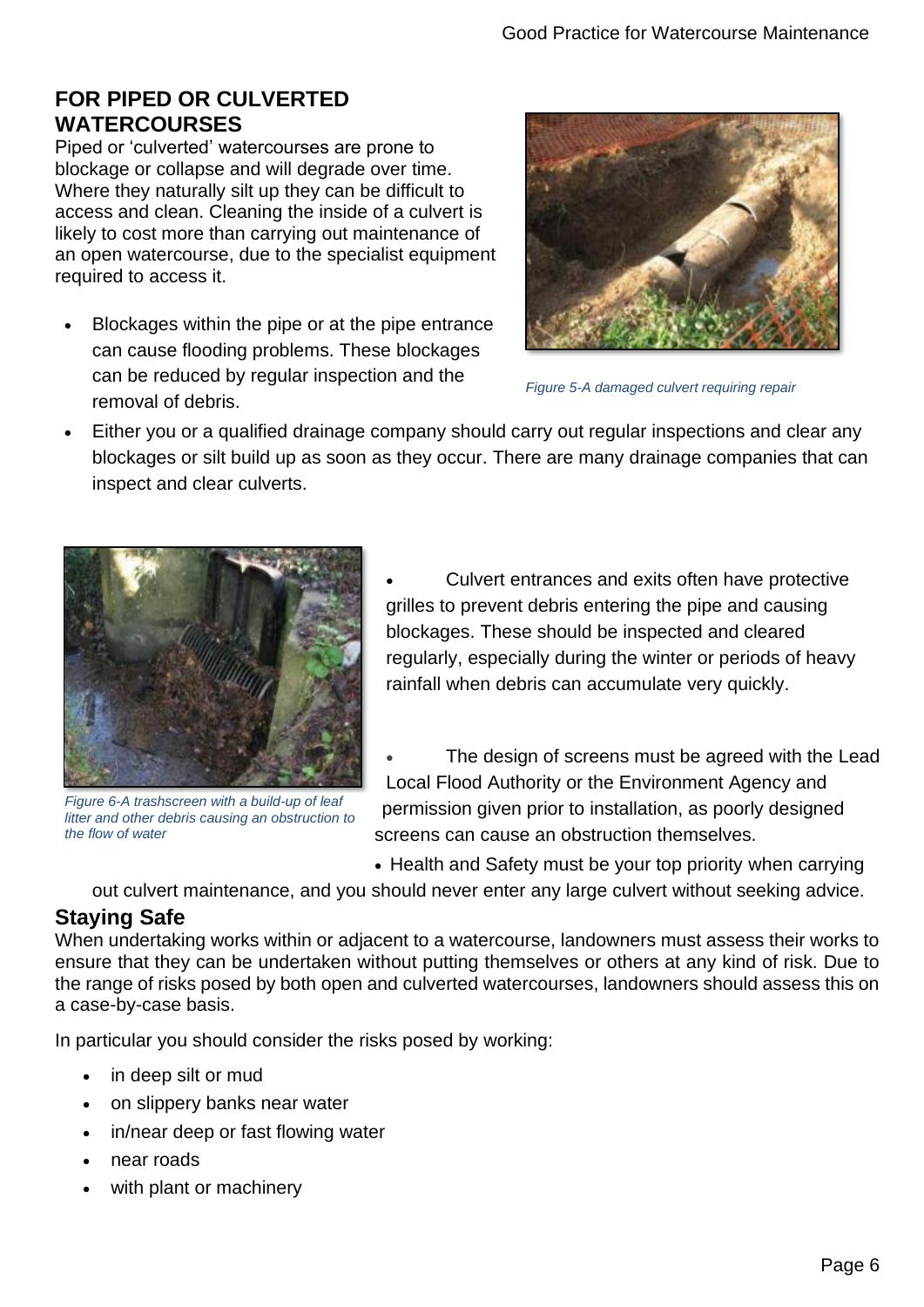- around culverts and enclosed spaces
- cutting down or working near trees

If in any doubt you should always seek advice.

You should always make sure you follow these rules to help protect your health:

- Wear protective footwear and clothing such as gloves
- Cover any open wounds such as cuts and scratches with waterproof plasters
- Carefully clean any cuts or scratches obtained during the work near water
- Wash thoroughly and as soon as possible if you have entered the water
- See a doctor if you start to feel unwell after working near water

## **Looking after Wildlife**

Ditches can form very important habitats and may contain important species of flora and fauna that are protected or invasive species which are controlled under the Wildlife and Countryside Act 1981.

#### **Protected Species**

Protected species can include native crayfish, water voles, great crested newts, nesting birds and bats. If you think that the area you are considering clearing may contain any protected species please seek further advice before proceeding. To find out if protected species have been recorded on or near your land contact the [Surrey Wildlife Trust](http://www.surreywildlifetrust.org/)

Various methods for reducing the impact of maintenance works on the environment are suggested in the next two sections below, such as using hand tools to clear obstructions to the flow of water, rather than completely removing a ditch of vegetation using machinery. Also, through careful maintenance planning, alternate stretches of a watercourse can be worked on each year, to ensure there is always a healthy vegetated area where wildlife disturbed by maintenance can migrate to. It must be remembered however, that there must always be a clear free flow to water at all times.

A number of organisations have produced information that sets out wildlife friendly weed clearance and vegetation management in watercourses and these are really helpful guides.

A number of organisations have produced information that sets out wildlife friendly weed clearance and vegetation management in watercourses and these are really helpful guides:



#### [The Manhood Wildlife and Heritage Group:](http://mwhg.org.uk/getting-to-grips-wetland-management-for-people-and-wildlife/) **Getting to Grips: Wetland Management for People and Wildlife**



[The Sussex Otters and Rivers Project](https://www.oart.org.uk/wp-content/uploads/2015/06/Sussex-Otters-Rivers-Project-River-Restoration-for-Landowners.pdf) : **Wildlife Friendly Weed Clearance and Vegetation Management in Watercourses**.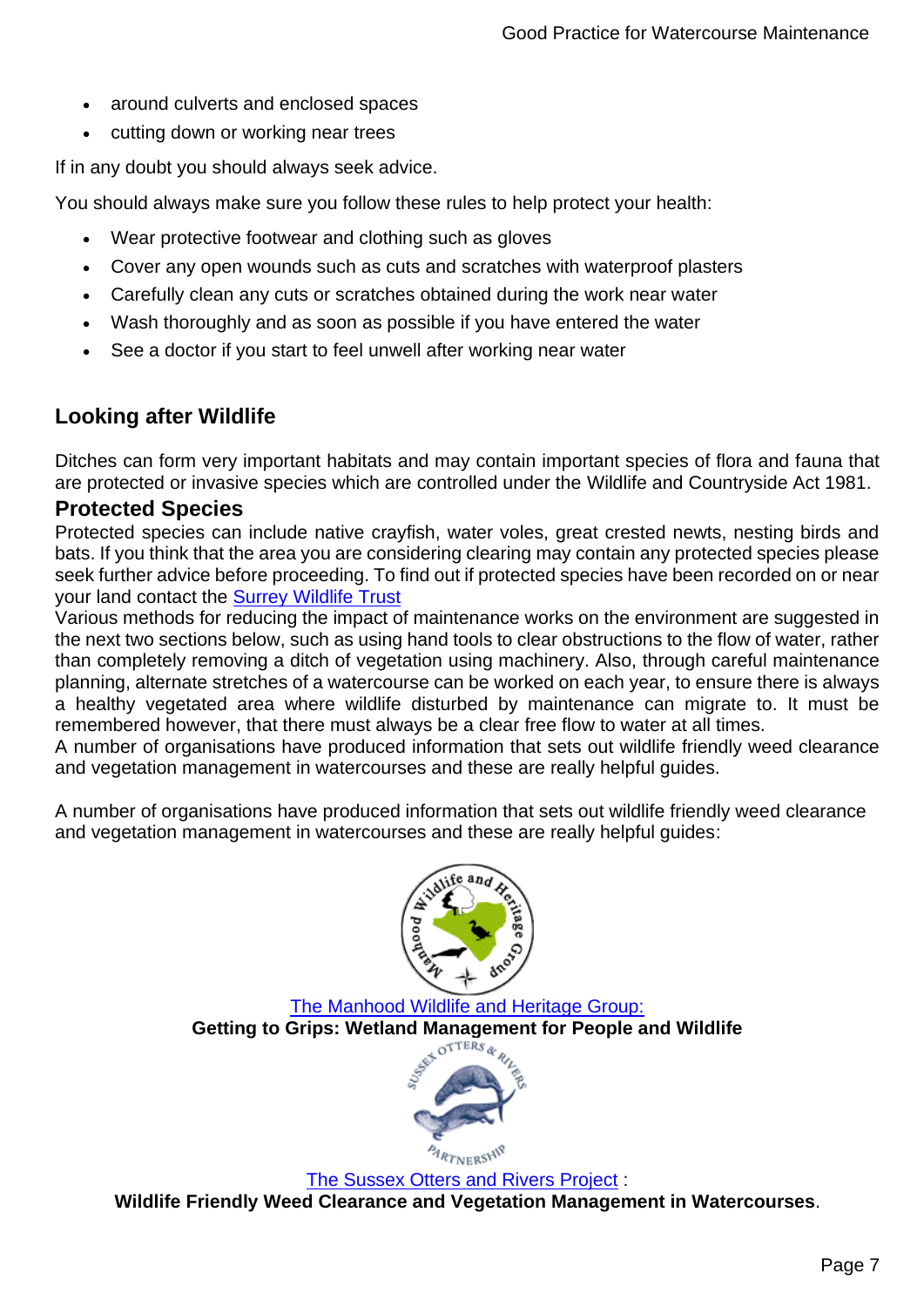If you own a larger watercourse, maintain multiple watercourses or are likely to be using large machinery to clean the watercourse it is recommended you consult the Environment Agency and use the guidance document listed below:



**[Environment Agency Guidance](https://www.gov.uk/guidance/owning-a-watercourse#get-permission)**



#### **[The Drainage Channel Biodiversity Manual](https://webarchive.nationalarchives.gov.uk/20150902174754/http:/publications.naturalengland.org.uk/publication/50004)**

Natural England and the Association of Drainage Authorities

Many farmers take part in Wildlife Stewardship schemes, which set clear rules for the maintenance of watercourses. If these are not adhered to, landowners risk breaking the rules of such agreements and may be penalised. Contact Natural England or your local Wildlife Trust to find out if you need permission to do work on any watercourse which is on or near to a designated nature conservation site or within a European or nationally protected site. Examples of these are listed below but there may be others:

- Special Area of Conservation (SAC)
- Special Protection Area (SPA)
- Site of Special Scientific Interest (SSSI)
- Ramsar Site

#### **Invasive Species**

Some vegetation and animal species are non-native and considered invasive. Invasive non-native plants are species which have been brought into the UK and have the ability to spread causing damage to the environment, the economy, our health and the way we live. If you have invasive plants or injurious weeds on your premises you have a responsibility to prevent them spreading into the wild or causing a nuisance. You must not plant or otherwise cause to grow in the wild any plant listed on Schedule 9 of the Wildlife and Countryside Act 1981. Those frequently found alongside watercourses include: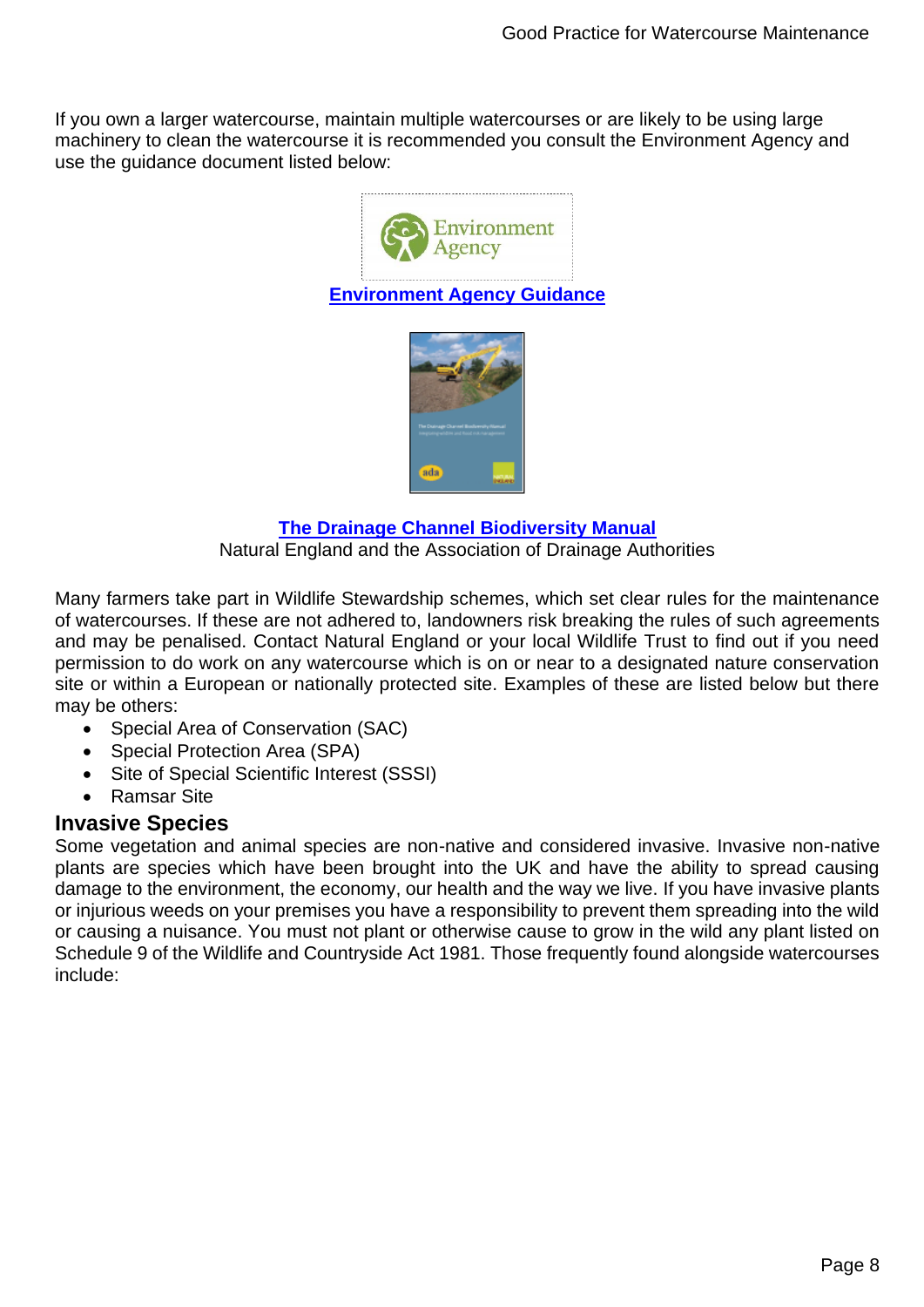

*Figure 7-Images of examples of invasive species including Himalayan Balsam (L), Japanese Knotweed (M) and Giant Hogweed (R). All photos ©Crown Copyright 2009*

More information on the identification of invasive species and their management can be found on the [GB non-native species secretariat website.](http://www.nonnativespecies.org/)

## **Timing and Frequency of Maintenance**

For all watercourses it is good practice to develop a program that sets out how often you will carry out maintenance works. Most watercourses require annual maintenance to some degree and the best time to undertake works is in mid-Autumn in preparation for increased winter flows.

- Ensure that you undertake the majority of your clearance works after the vegetation has begun to die back in late September/October. At this time of year, there is also less likely to be wildlife nesting or breeding in or near ditches.
- You should try and carry out the works when the water level is at its lowest i.e. following low tide in tide locked areas or when there has been little rainfall.
- Plan your maintenance to ensure that stretches of habitat are left intact, for example by trimming alternate banks or lengths of ditch each year. This ensures that there is always a healthily vegetated area where wildlife disturbed by maintenance can move to without being forced to leave the ditches.
- If protected species have been recorded in your ditches you must ensure their habitats are not adversely affected.
- Trash / weed screens and grilles should regularly be checked all year round, but, especially at times of anticipated high flow.
- Debris in ditches should be removed as soon as it starts to build up.
- In culverted watercourses, your program should inspect the culvert for blockages or signs of collapse. If such problems are identified before a total obstruction to the watercourse occurs, it reduces the likelihood of flooding incidents. Many drainage companies will undertake jet cleaning or camera surveys within culverts at a cost, or you can rod the culverts to check for blockages.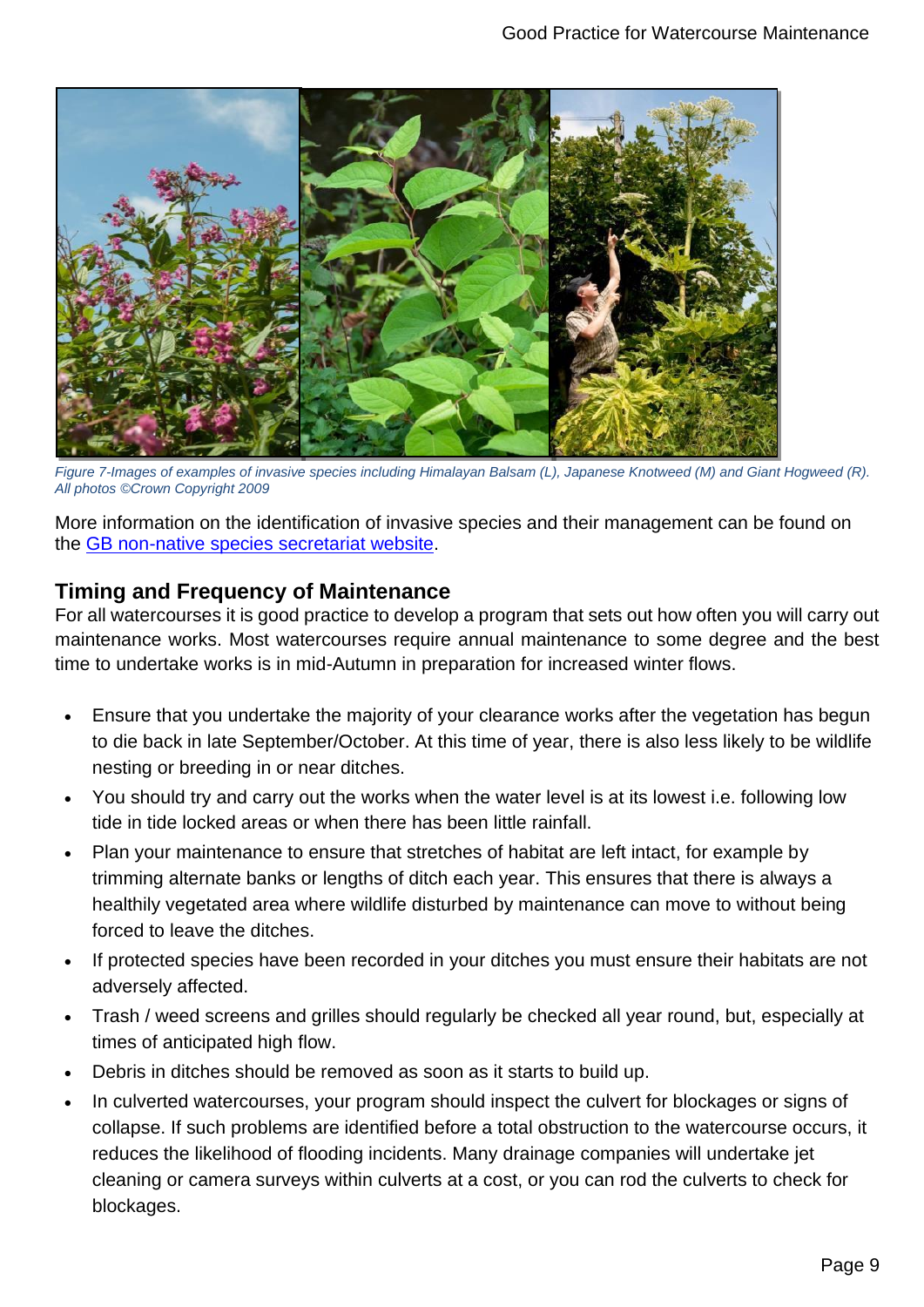## **The right tools for the job**

This depends on the scale of your watercourse and the extent of works required. For smaller landowners, maintenance of watercourses is generally best achieved using hand tools, such as saws, spades and shovels, as this is less destructive to habitats, vegetation and the bed of the watercourse. It is far better to undertake minor works more regularly that remove clear obstructions to flow, than completely remove all vegetation and silt from the bed and banks of a watercourse in one go. Regular, minor works will leave healthy vegetation along the bed and banks of the watercourse. This is of importance to the water quality and the wildlife that lives in the watercourse. Of course, if the watercourse has not been maintained for a long time then there may be no option but to undertake major works.

Machinery can clear large stretches of open ditch quickly. If using such machinery, the sensitivity of the watercourse must be considered and maintenance should be planned to ensure stretches of habitat are left intact (potentially by strimming alternate banks or lengths of a watercourse each year).

For culverted watercourses, specialist tools may be needed to jet clean or rod the culvert to clear blockages or to carry out inspections using camera surveys. For culverts or open watercourses many landowners will appoint drainage companies/contractors to carry out maintenance, and it is recommended that landowners who choose to do this always obtain a range of quotes in attempt to achieve best value.

# **Staying Legal**

Whenever carrying out maintenance to watercourses and ditches, you must ensure that the works that you undertake are legal. General maintenance as set out in this guidance is unlikely to break the law, however some activities do require permissions or consent: Remember, any works undertaken without consent could result in enforcement action.

#### **Altering the watercourse**

If you wish to alter the route, shape or capacity of the watercourse (whether open or piped) so as to change the flow or you wish to build near a watercourse, you are likely to require permission from the regulating body and/or the relevant landowners.

- For works on or near **MAIN RIVERS** you must submit your plans to the **Environment Agency** and apply for Flood Defence Consent if you want to:
	- o Carry out work on, over, under or near a Main River, flood or sea defence
	- o make changes to any structure that helps control floods

See the Environment Agency [website](https://www.gov.uk/guidance/flood-risk-activities-environmental-permits) for consent information and to find out if your watercourse is a main river.

• For works on, over, under or near **NON-MAIN RIVERS** (Ordinary Watercourses) contact Surrey County Council (flooding.enquiries@surreycc.gov.uk) or visit the SCC [ordinary](file://///CLS-FLS-04.surreycc.local/VOL3/mlabf4/team/com/team/SC%20Asset%20Planning%20Group/SNR/2-SNR/Project/Webpage%20update/Accessibility%20work%20-%20June%202020/ready%20for%20upload/Done/ordinary%20watercourse%20consent%20page)  [watercourse consent page.](file://///CLS-FLS-04.surreycc.local/VOL3/mlabf4/team/com/team/SC%20Asset%20Planning%20Group/SNR/2-SNR/Project/Webpage%20update/Accessibility%20work%20-%20June%202020/ready%20for%20upload/Done/ordinary%20watercourse%20consent%20page)

#### **Waste Management**

In some cases ditch spoil or removed invasive species can be categorised as Hazardous Waste. Environment Agency Licenses or Exemptions may be required, so if in doubt please check with your relevant Environment Agency Office before progressing or look at on the [gov.uk website.](https://www.gov.uk/waste-exemptions-disposing-of-waste.)

## **Safety**

Personal and volunteer safety is crucial, it is essential that potential risks are assessed prior to work beginning.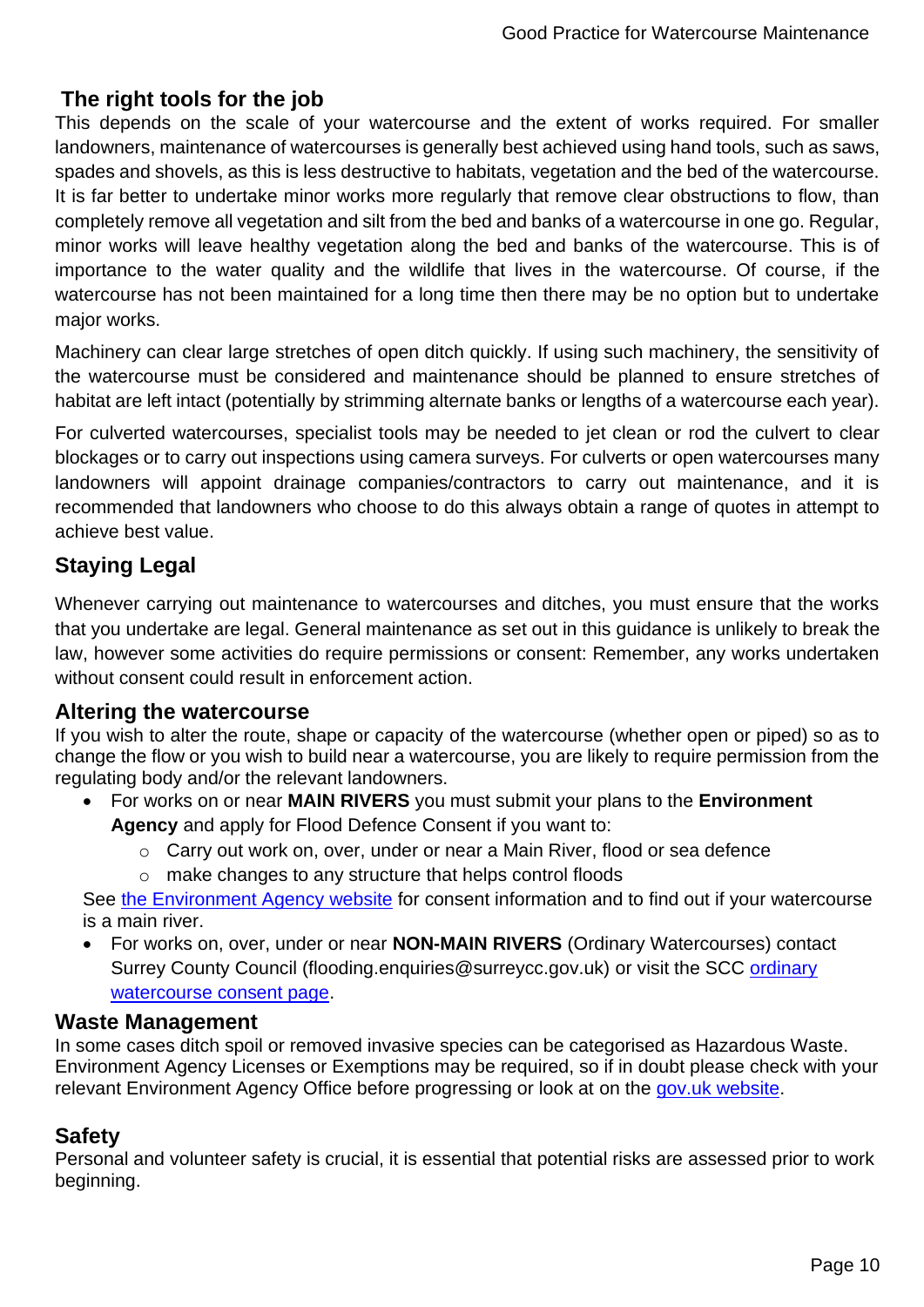## **Private property**

Get permission from the landowner/s before going onto private property.

#### **Preventing problems downstream**

Whilst increasing channel capacity and improving flow can lead to land upstream draining faster, it can cause flooding downstream. Increased flows can also lead to bank erosion and more silt entering the watercourse and this is why consents for these works are often required.

Whenever undertaking maintenance works to watercourses, landowners should ensure that any vegetation, debris or silt that has been removed from the watercourse does not end up back in the flow of the watercourse. Care should also be taken to ensure that any disturbed debris does not end up flowing downstream and causing problems for other landowners.

#### **Countryside Stewardship**

Landowners who are covered by countryside stewardship schemes must ensure that any maintenance works are in line with their agreements. If protected species have been recorded in your watercourse you must also ensure their habitats are not destroyed, bearing in mind that you must also ensure the free flow of water in the watercourse that you are responsible for.

## **Tree Protection**

You must check with your local planning authority to ensure there are no Tree Preservation Orders (TPOs) on the trees you are planning to carry out works on.

## **Wildlife**

As mentioned above, some species, including all nesting birds, have strict protection under the law. If you are in any doubt at all as to the presence of species which are protected please seek advice before carrying out any works.



*Figure 8-Image of a water vole. © Copyright [Peter Trimming](http://www.geograph.org.uk/profile/34298)* 

## **Where you can get more help and advice**

## **For advice on riparian watercourse ownership or maintenance**